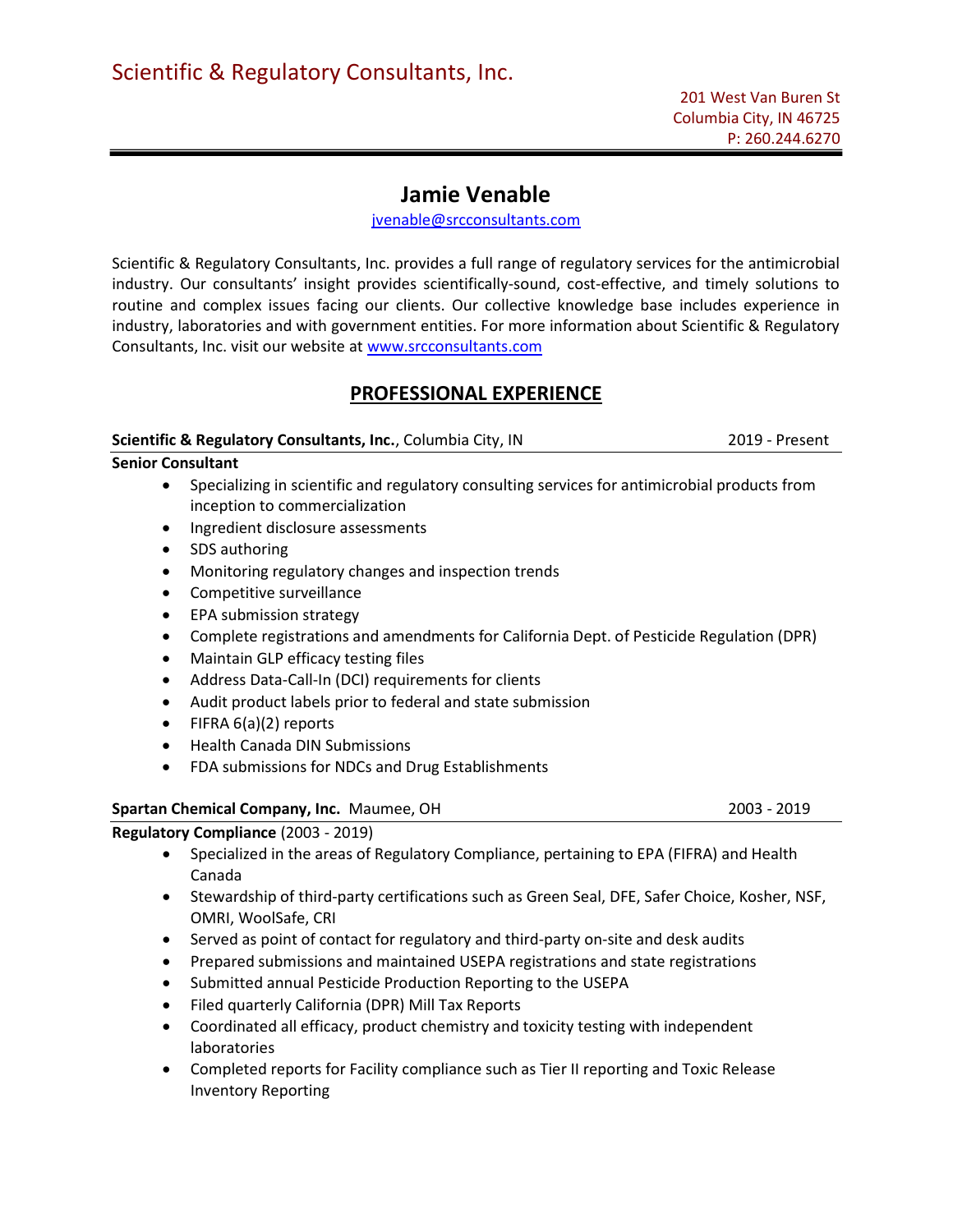- Assembled VOC compliance reporting and communication
- Worked on ingredient communication for SB-258 compliance

# EDUCATION

M.S. Environmental Law & Policy, Purdue University Global; 2018 B.S. Biology, Bowling Green State University; 2013

## PROFESSIONAL AFFILIATIONS & CERTIFICATIONS

Society for Chemical Hazard Communication (SCHC) Association of Women in Science (AWIS)

## CORPORATE PROFESSIONAL AFFILIATIONS

British Chemicals Association (BCA) (Formerly BACS) Center for Biocide Chemistries (CBC) Household & Commercial Products Association (HCPA) International Sanitary Supply Association (ISSA) Personal Care Products Council (PCPC)

# PROFESSIONAL DEVELOPMENT

## U.S. Environmental Protection Agency (EPA)

EPA Antimicrobial Workshops; 2018, 2009, 2007 Safer Choice Summit; 2018 DFE Antimicrobial Pilot Participant; 2009

## U.S. Food and Drug Administration (FDA)

 OTC Monograph Reform: Deemed Final Orders; 12/21 Electronic Drug Registration and Listing (eDRLS) Using CDER Direct; 10/21 Regulatory Education for Industry (REdl) Annual Conference; 07/21 OTC Monograph Reform in the CARES Act: Safety Orders; 01/21

## Alston & Bird

EPA requirements for Antimicrobials and Treated Articles; 06/20

American Association of Textile Chemists and Colorists Going Green in Greenville meeting; 03/20

## Canadian Consumer Specialty Products Association (CCSPA) Regulated Products Committee (RPC) Meeting; 05/22 CCSPA/Health Canada Member Workshop; 03/21

Page | 2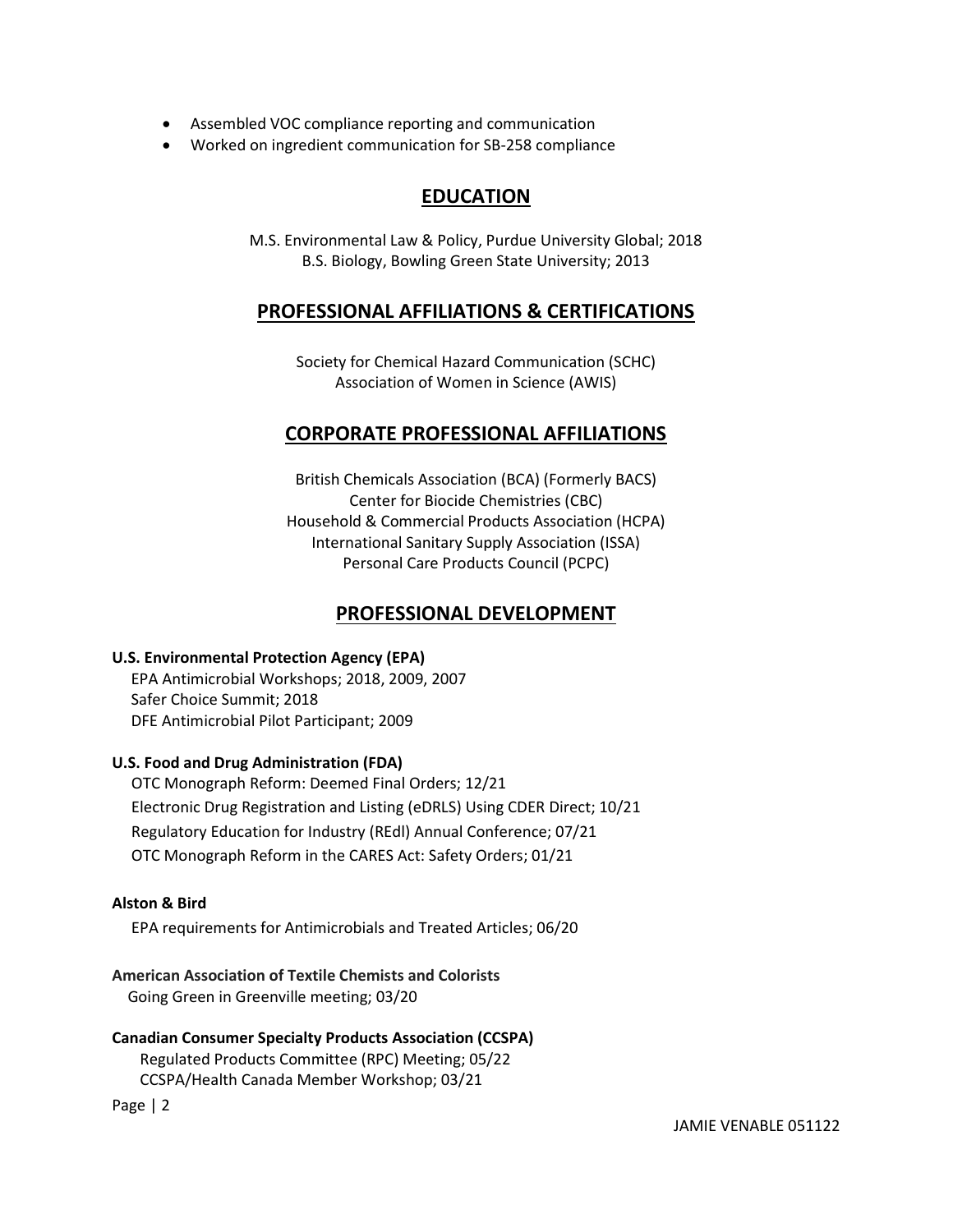#### FDA News

 Communicating Directly with Consumers on Social Media: What You Must Know About FDA and FTC Ad and Promo Rules; 04/22

#### Fred Pryor Seminars

Workplace Life Jacket: 7 Tips to Improve Your Work-Life Balance; 05/22

#### Global Leadership Network

Global Leadership Summit; 08/20

#### **GreenBlue**

CleanGredients Advisory Committee; 2018 - Present

#### Household & Commercial Products Association (HCPA)

 Consumer Products VOC Compliance; 08/21 Advanced Topics in Product Labeling; 04/21 Membership Committee, Antimicrobial Division; 2018 - Present CPSC A-Z Workshop 10/19 Consumer Product VOC Compliance; Overview of Consumer Product VOC Regulations; 2018 Mid-Year Meeting; 05/22; 05/21, 05/19, 05/18, 05/17, 05/16, 05/15 Annual Meeting; 12/20; 12/19, 12/18, 12/17, 12/16, 12/15

#### International Sanitary Supply Association (ISSA)

 Antimicrobial Workshop; 03/21, 04/21 VOC Regulations for Cleaning Products; 2019 The ISSA Forum; 2017 Cleaning Product Right to Know Act of 2017; 2017

#### Lewis Way Leadership Development

 Communication and Public Speaking; 09/21 Diversity Training; 07/20

#### M4 Global Consulting LLC

Mexican Chemical Regulation; 08/20

#### NSF International

The Science of Food Contact Notifications; 04/20

#### Scientific & Regulatory Consultants, Inc.

Anti-Bribery; 09/20

## Smith & Co. Consulting, Inc. Advanced GLP Training; 09/20

Page | 3